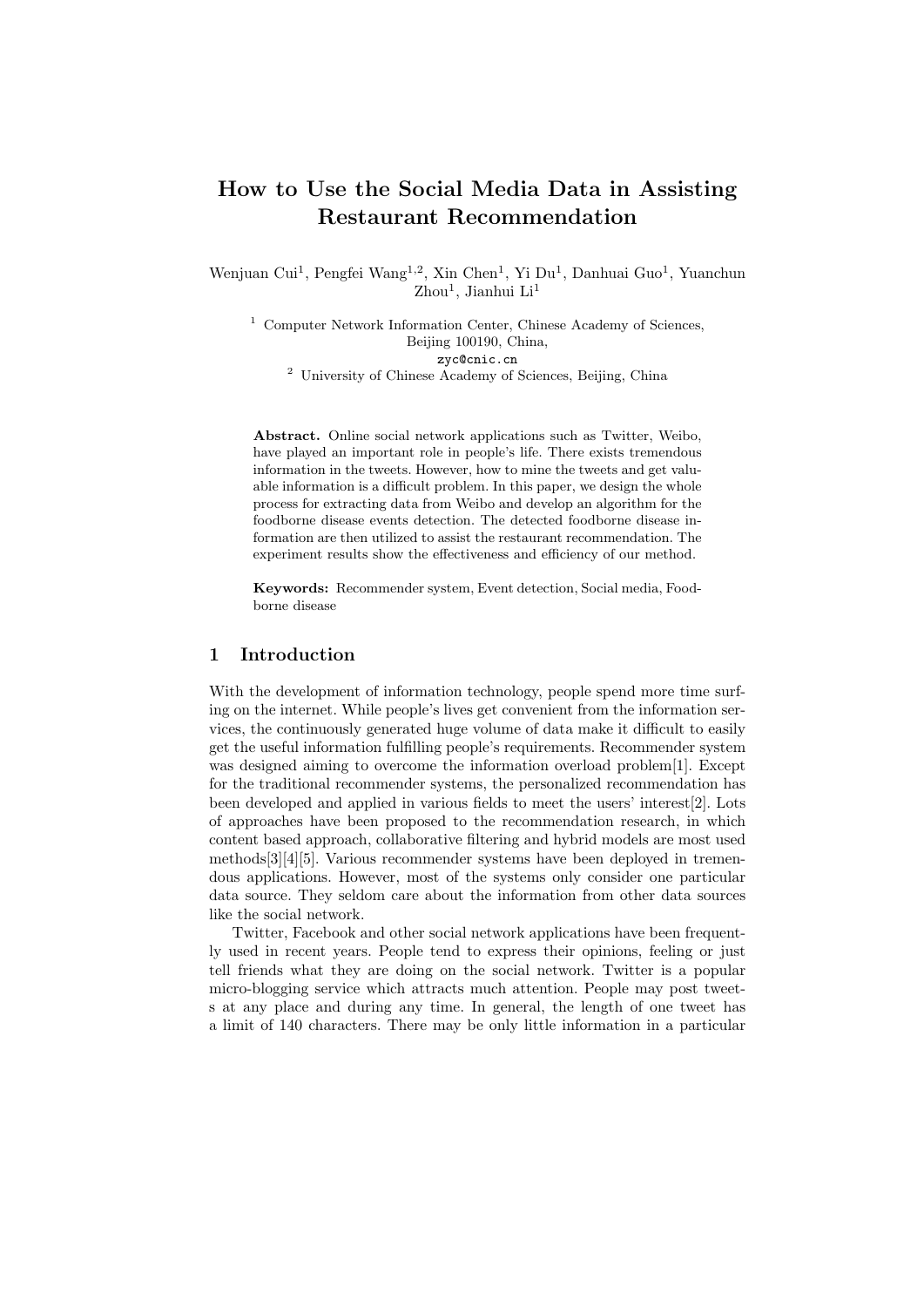#### 2 Wenjuan Cui et al.

tweet, but the accumulated content can generate a vast amount of information and include important knowledge. The context of the tweet also provides lots of information[6]. Twitter has helped to provide valuable message for various applications. Tumasjan et al. tracked the public political opinions on Twitter and predict the election result[7]. The stock could also be predicted[8]. Sakaki et al. investigated the real-time interaction of earthquakes in Twitter and proposed a method to monitor the tweets and to detect the earthquakes. They can detect the earthquakes with high probability and faster than the government[7].

Tweets can also be used in the area of public health. Users often post the messages like "I got a flu, getting a running nose" or "got a stomachache after eating pizza". Millions of such messages may give a direction for the influenza tracking or other public health problems. Aramaki et al. propose a machine learning method to detect the influenza epidemics from twitter data[9]. Tweets can be used to track the influenza and forecast future influenza rates with high accuracy[10][11]. Twitter data have been used on surveillance of other public health related problems like Dengue and foodborne disease[12].

In this paper, we will consider the relevance of foodborne disease and the restaurants with contaminated food. First, we will crawl the foodborne disease related tweets from Weibo, which is a Chinese social network application similar to Twitter. Then the tweets are classified to filter the part which are the actual foodborne disease related ones. The key-phrases are extracted and a SVM classifier is designed to detect the foodborne disease events. Meanwhile, the locations are also determined and the restaurants with contaminated food are identified. Finally the foodborne disease factor is used in the restaurant recommendation.

# **2 Related Work**

Foodborne disease (or foodborne illness) refers to any disease resulting from the consumption of contaminated food. Foodborne Disease Outbreak (FBDO) is defined as the two or more cases of a similar illness resulting from the ingestion of a common food. According to CDC 2011 Estimates, each year roughly 1 in 6 Americans (or 48 million people) gets sick, 128,000 are hospitalized, and 3,000 die of foodborne diseases[13]. In the past years, the tracking and detection of foodborne disease were mainly carried on by surveillance systems. But the traditional surveillance systems have the limit of time lag in the detection of FBDO. Recently, the social media data have been introduced to the surveillance of foodborne disease[14][15][16].

The users for Twitter or Weibo get more and more and the functions of these social network applications get complex. People tend to express their feelings and describe what they are doing on the social network applications. The event detection from the short text data such as tweets has been of significant value. The influenza and foodborne disease could also be detected by the Twitter or Weibo data. The response time is proved to be faster than the traditional surveillance systems.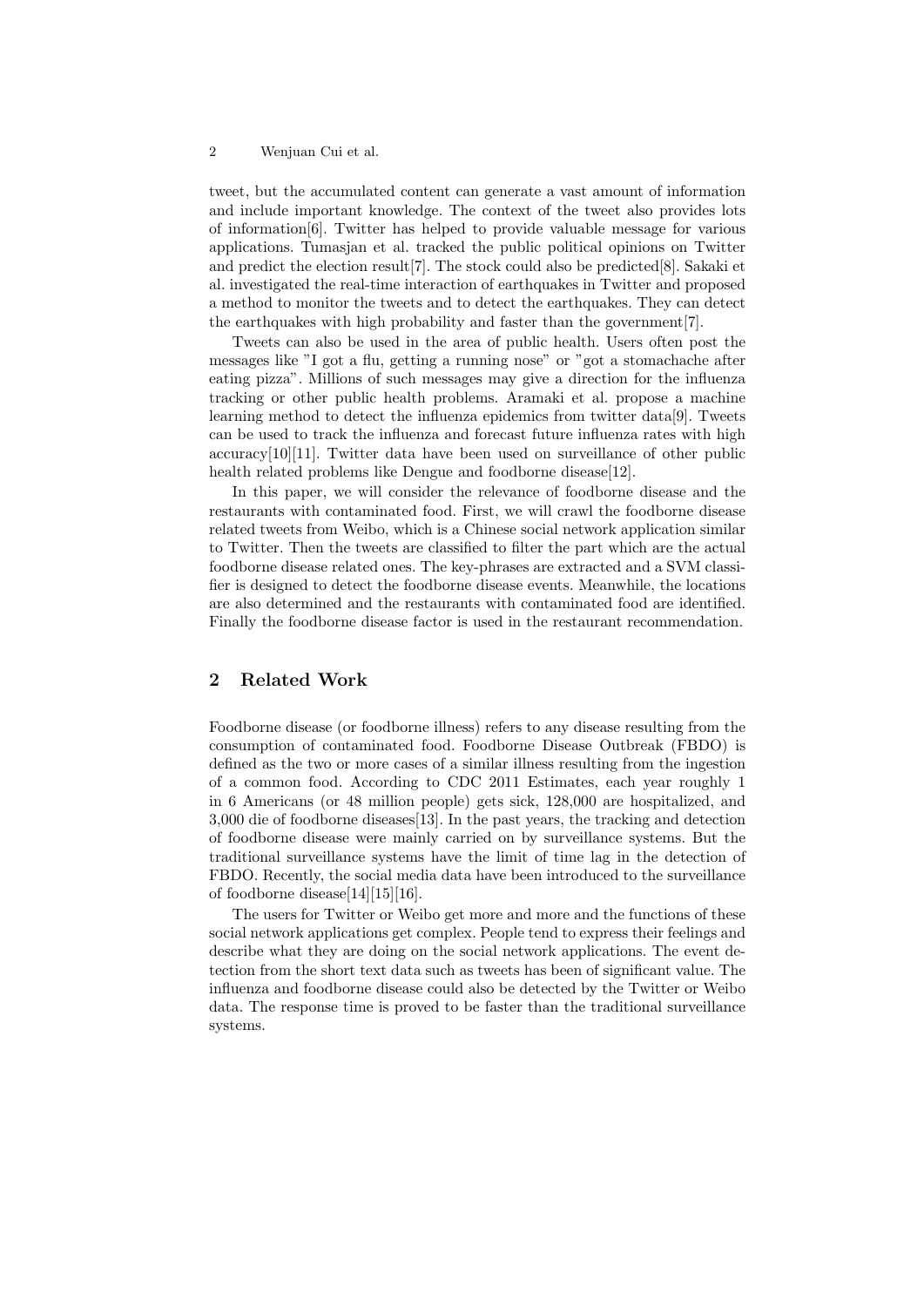As the foodborne diseases are mostly caused by contaminate food, the twitter data can also help with the identification of restaurants related with foodborne diseases. Sadilek et al. combine the Twitter data with foodborne disease and restaurants[17]. They collect the tweets posted in mobile devices and get the geo-location of the tweets, and then find the tweets which are near to some restaurants. After that, they design a human guided machine learning method to classify the foodborne disease events. Finally, the detected tweets are associated with the restaurants. Their application is deployed in Las Vegas[18]. Their method performs well comparing with the health department. However, they only collect the mobile data with specified geo-locations. For the data which do not contain specific geo-locations, their method does not work. In this paper, we will design a method to solve this problem.

The paper is organized as follows. Section 1 introduces the background and section 2 shows some related works. In section 3, the process for the foodborne disease event detection will be illustrated step by step. Section 4 will show the experiment results and we will conclude in section 5.

## **3 The Method**

#### **3.1 Data Filtering**

To get the relevance of foodborne diseases and the restaurants with contaminated food, we should first get the tweets with the information of foodborne diseases. There is a government surveillance system for the foodborne diseases which collects foodborne disease cases in 13 provinces in China from 2013. Each case is reported by the doctors from the sentinel hospital. We analyze the symptoms of these cases and get a list of keywords for them. The frequency of appearance for each keyword is calculated and the keywords with high frequency are selected.

With the help of Weibo API, we then crawl the tweets in Weibo which contain the keywords of the symptoms for the foodborne diseases. While the tweets contain huge amount of information, there are also lots of noisy data. The extracted tweets may be from the public accounts which offer health advices. To reduce the effect of the useless tweets, we build a support vector machine (SVM) classifier to filter the tweets, which is based on some properties of the tweets and the users. After the Weibo data are filtered, we should identify the foodborne disease event.

#### **3.2 Foodborne Disease Event Detection**

As the contents of tweets are texts, we should first convert the natural language into mathematical format in order to process the tweets using machine learning methods. Constructing the vector representation for the words is a good way to capture the syntactic and semantic word relationships. The toolkit word2vec is an open source software developed by Google, which is used to convert the words into vectors. It is efficient while billions of words could be trained in a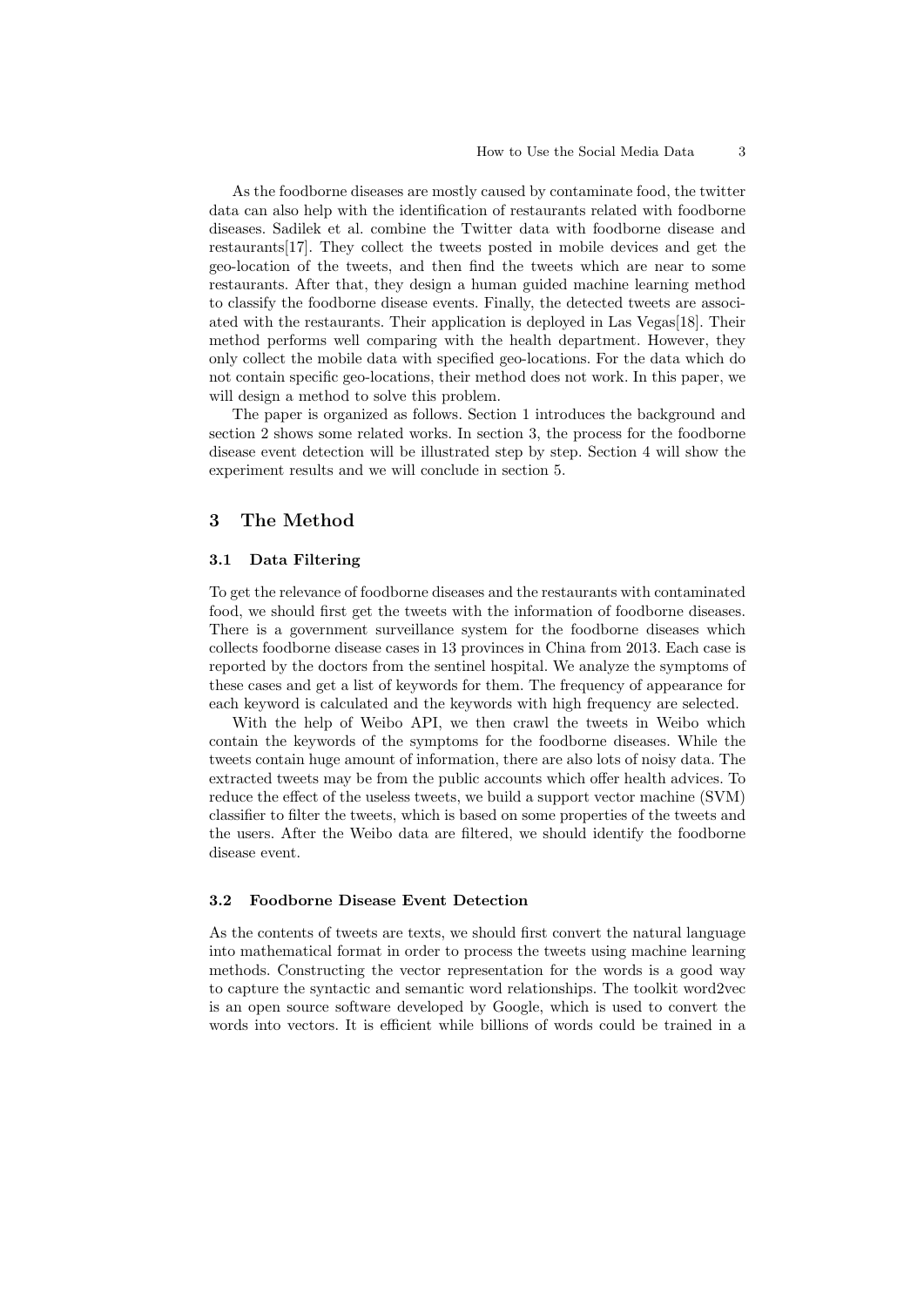#### 4 Wenjuan Cui et al.

day, which makes it possible for us to train our data from Weibo. We construct the vector representations for the words in tweets using word2vec. Then the sematic similarities between the tweets could be calculated by the similarities in the vector space[19][20].

There are huge amount of data continuously generated in Weibo and the topics change fast. Except for the tweet containing the keywords for foodborne diseases, the tweets in its context may contain other important information for the foodborne diseases, such as the location where the foodborne diseases are caused. Assuming the tweets for a user is a tweet list  $S = \{T_1, T_2, ..., T_k, ..., T_n\}$ , where  $T_k$  is the tweet which contains the keywords for the foodborne disease symptoms and  $T_i$  is posted earlier than  $T_j$  if  $i < j$ .

We design an algorithm to dynamically choose more relevant tweets in the context to get a larger candidate corpus. We carry on a tokenization for the tweets and construct the vector representation for each tweet. For two tweets *T<sup>i</sup>* and  $T_i$ , the vectors for them are  $v_i$  and  $v_j$  respectively. We define the semantic similarity between two tweets as the cosine similarity of their word vectors. The equation is illustrated in formulas (1).

$$
Sim(T_i, T_j) = \cos(v_i, v_j)
$$
\n<sup>(1)</sup>

The similarity between two tweets gets higher while the value of cosine is larger. We compute a dynamic window in the context for a particular tweet  $T_k$ which contains the keywords for the foodborne disease symptoms. The algorithm is shown as Algorithm 1.

For a tweet  $T_i$ , we compute the similarity between  $T_k$  and  $T_i$ . If the similarity is greater than the threshold  $U$ , the tweet  $T_i$  will be added into the candidate tweet set *C*. We find the similar tweets with  $T_k$  before and after it. Our method takes account of the semantic similarity between the tweets and makes sure that the tweets in the candidate set are relevant to the foodborne disease. At the same time, less noisy data are introduced.

After the candidate tweet set is built, we try to extract the key-phrases for the tweets. The easiest method is based on TF/IDF. But it only considers the statistical properties of the phrases. The relationships between the phrases are not considered and the phrases with low frequency will be ignored. In this paper, we use TextRank, which is a graph based key-phrase extraction algorithm[21]. It divides the text into several segments and builds the graph model for them. The voting schema is used to rank the phrases of the text and the key-phrases are extracted according to the rank.

we manually label some tweets which are indeed related with foodborne disease. And then we use the extracted key-phrases for the tweets together with the keywords for the symptoms of the foodborne disease to train a SVM classifier to detect the foodborne disease event.

#### **3.3 Restaurant Recommendation**

When the foodborne disease events are detected, we want to associate the results with the restaurant recommendations.To find the restaurants which are related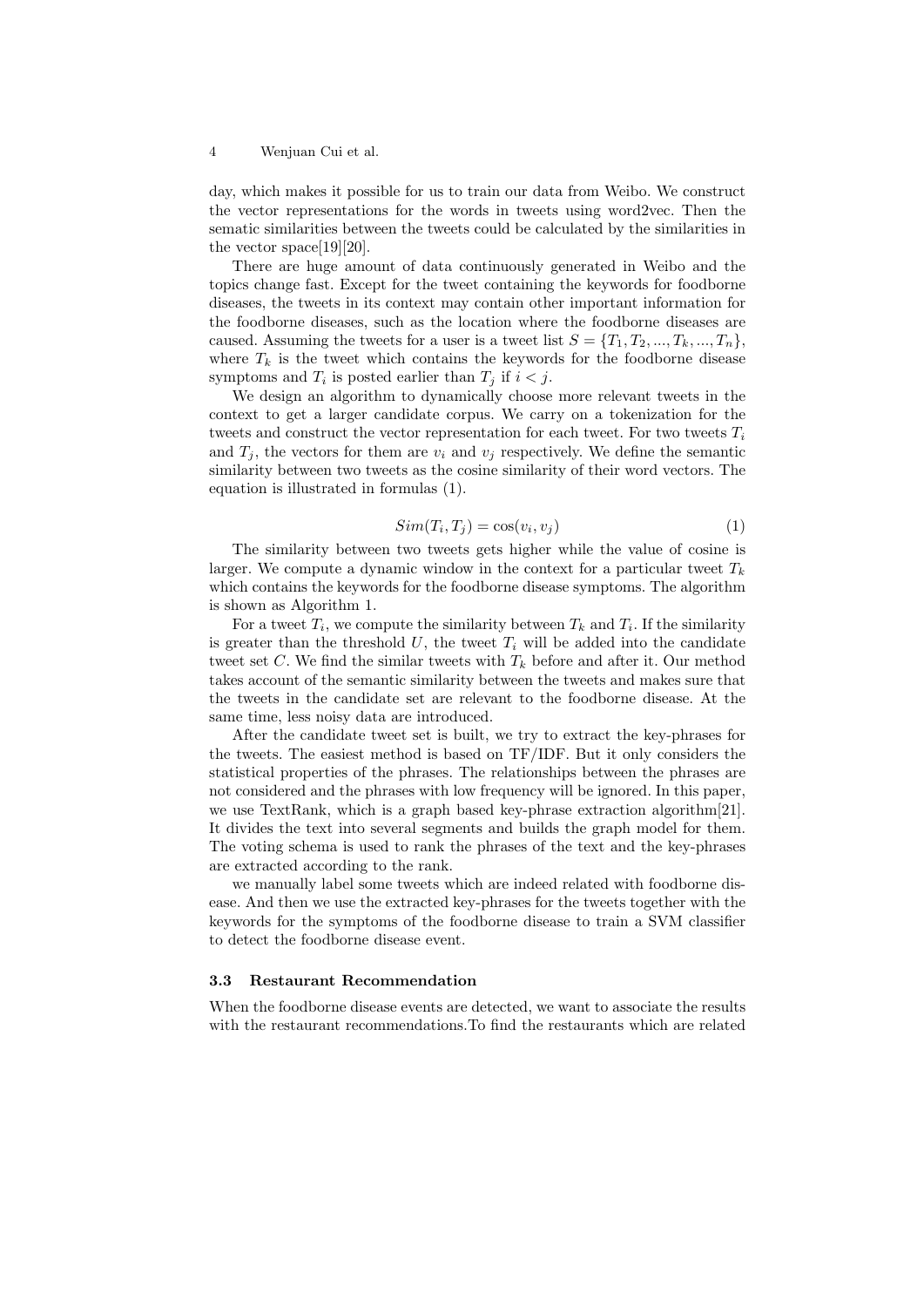**Algorithm 1** Dynamic context window calculation

| <b>Input:</b> A tweet list for a user $S = \{T_1, T_2, , T_k, , T_n\}$ ; The tweet $T_k$ which contains |
|---------------------------------------------------------------------------------------------------------|
| the keywords for the foodborne disease symptoms; The threshold $U$ for the similarity                   |
| between tweets; The decreasing rate for the similarity measure $\eta$ ; The upper bound                 |
| P for the dynamic window and the lower bound $Q$ for the dynamic window.                                |
| <b>Output:</b> The candidate tweet set C                                                                |
| Initialize $T = T_k, C = \emptyset$                                                                     |
| Push $T_k$ into C                                                                                       |
| for $i=1$ to P do                                                                                       |
| if $Sim(T, T_{k-i}) > U$ then                                                                           |
| Push $T_{k-i}$ into C                                                                                   |
| Update $T = T + T_{k-i}$ , Update $U = U * \eta$                                                        |
| else                                                                                                    |
| break;                                                                                                  |
| end if                                                                                                  |
| end for                                                                                                 |
| Update $T = T_k$                                                                                        |
| for j=1 to Q do                                                                                         |
| if $Sim(T, T_{k+j}) > U$ then                                                                           |
| Push $T_{k+j}$ into C                                                                                   |
| Update $T = T + T_{k+i}$ , Update $U = U * \eta$                                                        |
| else                                                                                                    |
| break:                                                                                                  |
| end if                                                                                                  |
| end for                                                                                                 |
| return C                                                                                                |

with the foodborne diseases, the geo-location for the foodborne disease event should be determined. There may be location description in the registration information for the Weibo users. But this location is the zone where the user lives, not exactly the location of the foodborne disease event occurs. There are also GPS data for some mobile users, but the data are also sparse. On the other hand, we observe that lots of the tweets related with foodborne disease contain the information of the restaurant or the name of the food. And some users also refer to the location when they post a tweet. We utilize this information with the aid of other data to find the restaurants related to the foodborne disease.

We define the restaurant and food information in the tweet as information *A*. If the tweet contains the restaurant, we will get the location of the restaurant from the website of dianping(https://www.dianping.com/), which has the information for the restaurants and their detailed locations. If the tweet contains the name of the food, we could find all the restaurants with this food and their location from Baidu API. The tweets may also contain the geo-location when they are posted. We define this kind of information as information *B*. We will use the administrative location data on tcmap(http://www.tcmap.com.cn) to get the detailed location for information *B*. The location in the registration information of the Weibo users are defined as information *C*. Note that information *A* and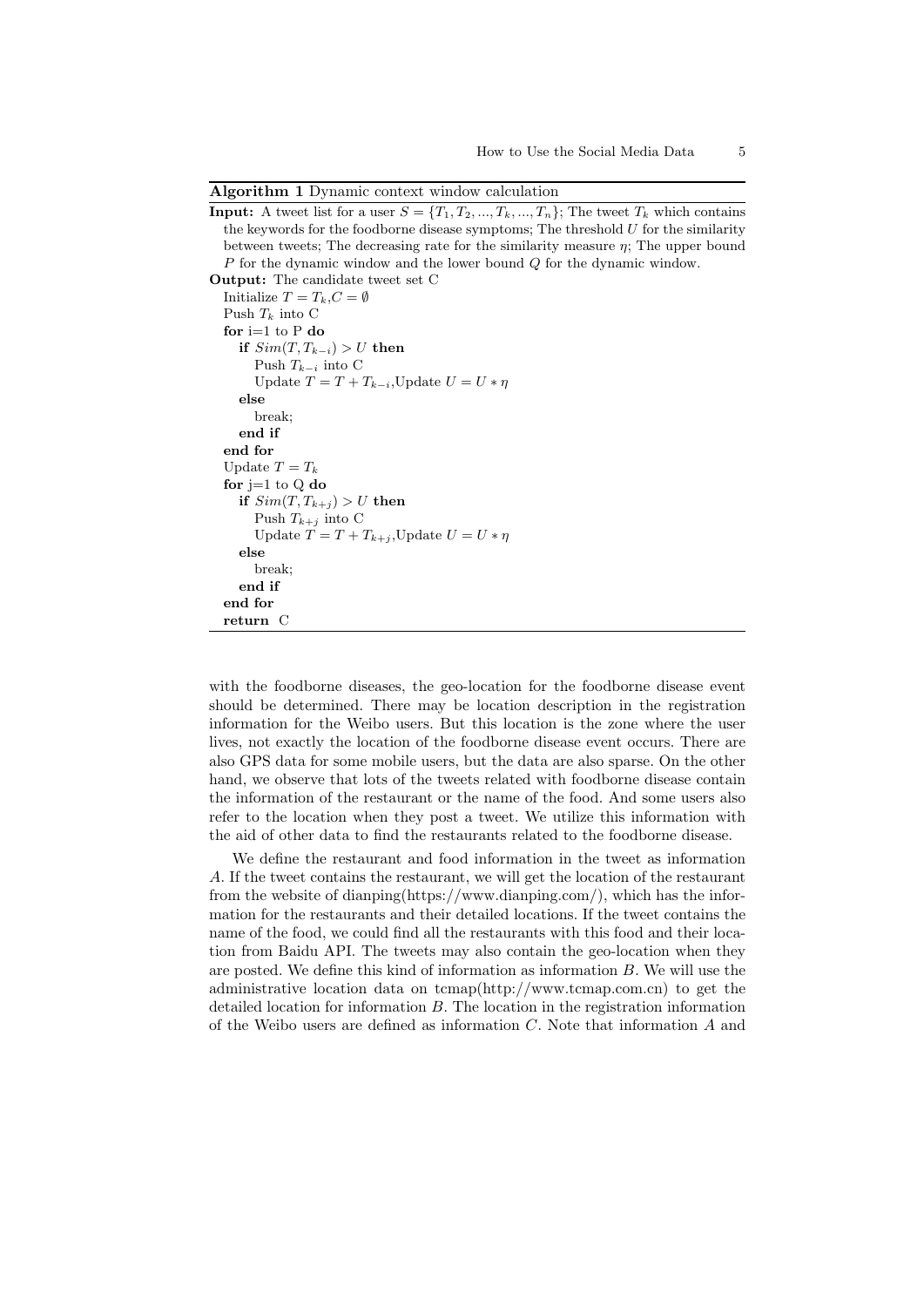#### 6 Wenjuan Cui et al.

*B* may be missed, but information *C* is usually available. We then design an algorithm which utilizes the information *A*, *B* and *C* to get the location *L* of the foodborne disease events. The location  $L$  is determined as in formulas  $(2)$ .

$$
\begin{cases}\nL = \{A_i | minDist(A_i, B_j), A_i \in A, B_j \in B\}, & A \neq \emptyset, B \neq \emptyset \\
L = \{A_i | A_i \in C, A_i \in A\}, & A \neq \emptyset, C \neq \emptyset, B = \emptyset \\
L = \{B_j | B_j \in C, B_j \in B\}, & B \neq \emptyset, C \neq \emptyset, A = \emptyset\n\end{cases}
$$
\n(2)

When *A* and *B* are both available, we compute the nearest two points  $A_i \in A$ and  $B_j \in B$  and  $A_i$  is the desired location. When  $A$  and  $C$  are available and  $B$ is empty, the locations in *A* which are also in *C* are the desired locations. When *B* and *C* are available and *A* is empty, the locations in *B* which are also in *C* are the desired locations.

After the locations for the foodborne disease events are determined, we find all the restaurants which are related with the foodborne disease events. We give a score for each restaurant and the score is lower for a restaurant related with the foodborne diseases. Then we insert the foodborne disease related information as a factor in the restaurant recommendation algorithm.

### **4 Experiments**

In the experiments, we extract the tweets from 933,313 users in Beijing, China which contain the 31 keywords for the symptoms of foodborne diseases. The tweets are posted between August 2014 and October 2014. We construct the word vectors for the tweets using word2vec, and then use Algorithm 1 to get the candidate tweet set. There are totally about 80 million tweets in the set.

We use the ten features  $(\text{\#followings}, \text{\#followers}, \text{length of personal description})$ tion, #all tweets, #average retweeting, #average recommendation, #average comments, average length of the tweets, time of posting,  $#$  average links in tweets) to construct a SVM classifier to filter the tweets. After data filtering, we get about 31% of the tweets in the candidate tweet set.

Except for Algorithm 1, there is also a method which selects a fixed number of tweets before and after the tweet  $T_k$  which is foodborne disease related. We select the 200 tweets before and after  $T_k$  into the candidate tweet set and compare it with our proposed Algortithm 1.

**Table 1.** Comparison of fixed context window calculation and Algorithm 1

| method                                      | accurate rate |
|---------------------------------------------|---------------|
| fixed context window calculation            | $ 27.4\%$     |
| Dynamic context window calculation $39.2\%$ |               |

From Table 1 we can see that our proposed algorithm can get the candidate tweet set semantically and get higher accurate rate for the foodborne disease event detection.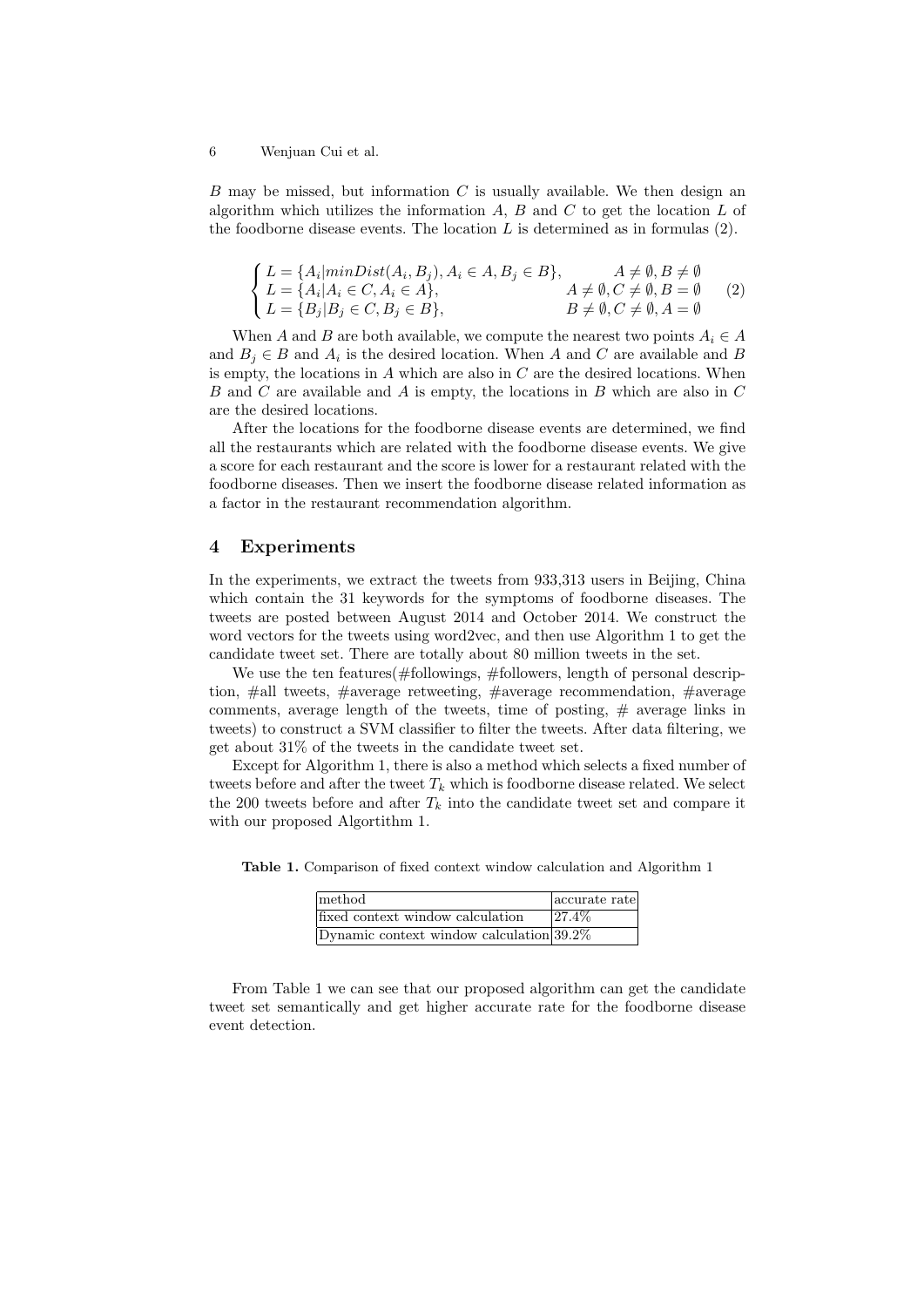We make statistics to the information *A*, *B*, *C* mentioned in section 3.3. There are 13% of all the tweets which contain both *A* and *B*, 19% containing *A* and *C* but not *B*, and 16% containing *B* and *C* but not *A*. For the case where *A*, *B* and *C* are all available, we calculate the accurate rate for the location determination. The result is shown in Table 2.

|      | total number correct number accurate rate |           |
|------|-------------------------------------------|-----------|
| 500  | 332                                       | $166.4\%$ |
| 1000 | 647                                       | $64.7\%$  |
| 1500 | 1009                                      | 67.3%     |
| 2000 | 1280                                      | $64.0\%$  |

**Table 2.** The accurate rate for location determination

From all the above experiment results, we see that the accurate rate for location determination and event detection are not high. That is partly caused by the characteristics of the tweets.

# **5 Conclusion**

In this paper, we show how to use the social media data to extract valuable information about foodborne diseases. Algorithms are designed to get the foodborne disease related tweets and detect the foodborne disease events. The experiments show that our methods are effective. However, the accurate rate for the event detection is not high due to the sparsity and continuously changed topics of Weibo. In the future work, we will try to improve the detection algorithm and use the algorithm to assist the restaurant recommendation.

**Acknowledgments.** This work was supported by the National Natural Science Foundation of China under Grant No.61402435,41371386,91224006, and the Knowledge Innovation Program of Chinese Academy of Sciences under Grant No.CNIC\_QN\_1507.

## **References**

- 1. Adomavicius, G., Tuzhilin, A.: Toward the next generation of recommender systems: A survey of the state-of-the-art and possible extensions. Knowledge and Data Engineering, IEEE Transactions on 17(6), 734C749 (2005)
- 2. Sharma, L., Gera, A.: A survey of recommendation system: Research challenges. International Journal of Engineering Trends and Technology (IJETT) 4(5), 1989C 1992 (2013)
- 3. Koren, Y., Bell, R., Volinsky, C.: Matrix factorization techniques for recommender systems. Computer (8), 30C37 (2009)